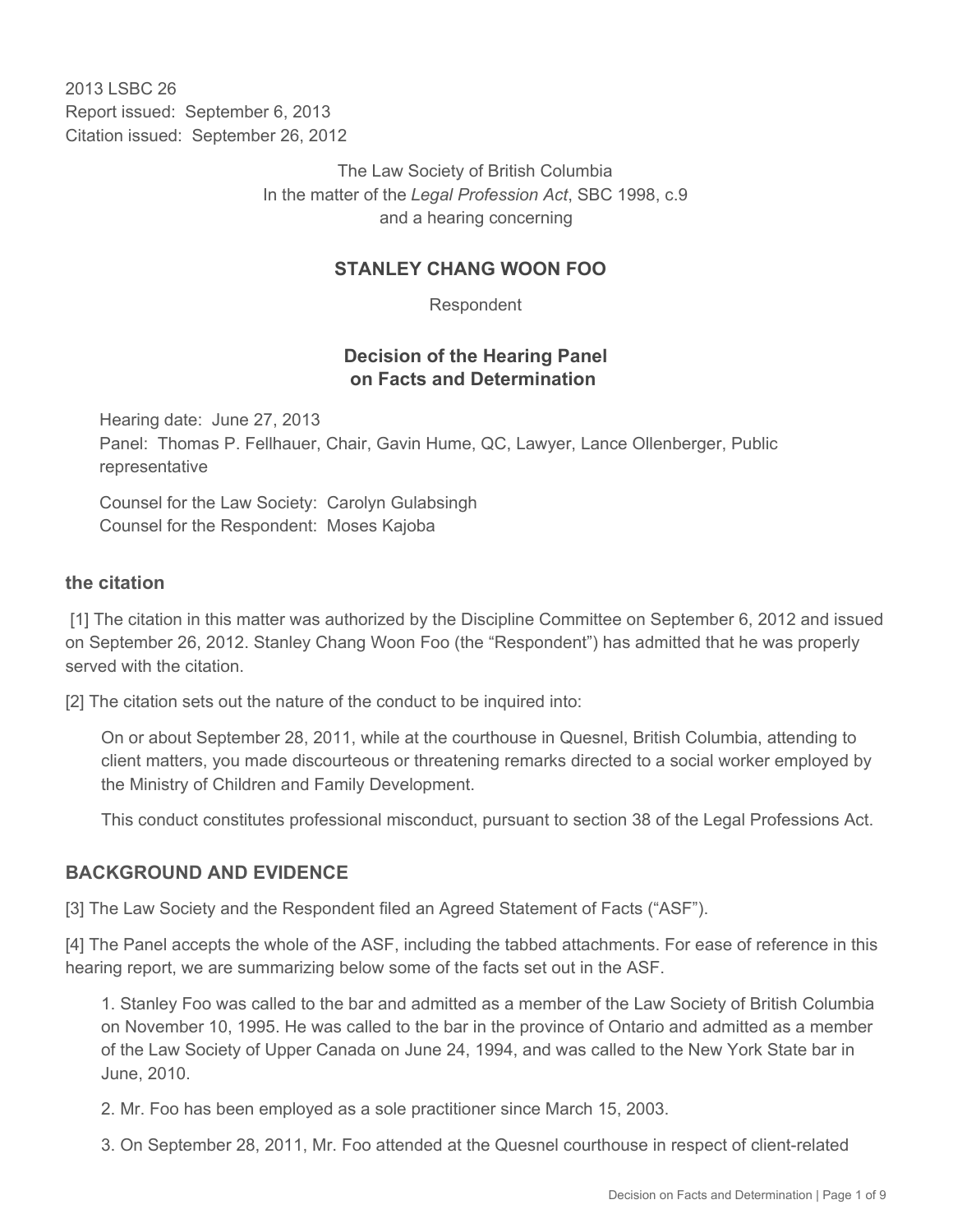matters. The courthouse was busy as it was a "family list" day when many preliminary and administrative family law matters were scheduled to be before the court.

4. On September 28, 2011, AM, a social worker employed by the Ministry of Children and Family Development (the "Ministry"), was also in attendance at the Quesnel courthouse.

5. Outside of the courtroom, Mr. Foo approached AM while she was in the company of another social worker ("CB"). Mr. Foo asked AM if she was "[AM], the social worker."

6. AM confirmed to Mr. Foo that she was [AM], the social worker. Mr. Foo said to AM that he "should shoot" her because she "takes away too many kids."

7. Prior to September 28, 2011, Mr. Foo and AM did not know each other.

8. CB heard the comments Mr. Foo made to AM. When Mr. Foo made the comments to AM, the courthouse was busy and there were several people close enough in proximity to overhear the comments.

9. AM's supervisor as employed by the Ministry (the "Supervisor") witnessed Mr. Foo speaking with AM but did not hear what was said. AM reported the incident to the Supervisor immediately after it occurred.

10. After speaking with AM, the Supervisor spoke with a lawyer representing the Ministry at the Quesnel courthouse that day (the "Ministry Lawyer"). Together, the Ministry Lawyer and the Supervisor spoke with Mr. Foo about the incident for approximately 10 minutes. Mr. Foo asked the Supervisor and the Ministry Lawyer to refrain from reporting the incident to the Law Society.

11. The Supervisor reported the incident to Sherriff Services at the Quesnel courthouse. The Sheriff's incident report stated that the Sheriff attempted to speak with AM multiple times without a return call and stated there were no further problems and no further action taken.

12. On October 5, 2011, AM reported the incident to the Quesnel Detachment of the RCMP. The RCMP did not press charges or interview Mr. Foo in respect of the incident.

[5] On March 7, 2012, the Supervisor made a complaint to the Law Society (the "Complaint"). A copy of the Complaint was admitted as proof that the statements were made by the complainant, but not as proof of the truth of those statements.

[6] In the course of the Law Society's investigation of the Complaint, the Respondent provided his written answers to the Law Society. His letter to the Law Society dated March 28, 2012, which was written in reply to a letter dated March 16, 2012 from the Law Society, was admitted as proof that the statements were made by the Respondent, but not as proof of the truth of those statements.

[7] On June 29, 2012 the Respondent was interviewed by Law Society staff in relation to the Complaint, and a copy of the interview transcript was admitted as proof that the statements were made by the Respondent, but not as proof of the truth of those statements.

[8] A copy of a transcript of an interview of AM by the Law Society on May 24, 2012 was also entered into evidence. A portion of the transcript reads as follows:

AM: Okay, I was just walking down the stairs and I heard my name, [AM], and so I looked around 'cause there was a lots of people there, there was clients, there was lawyers, there were social workers, there was lots of people, it was a list day and list days are always really busy. So I looked and I heard my name repeated and I saw that it was Stanley Foo so I approached him and I said "yes?"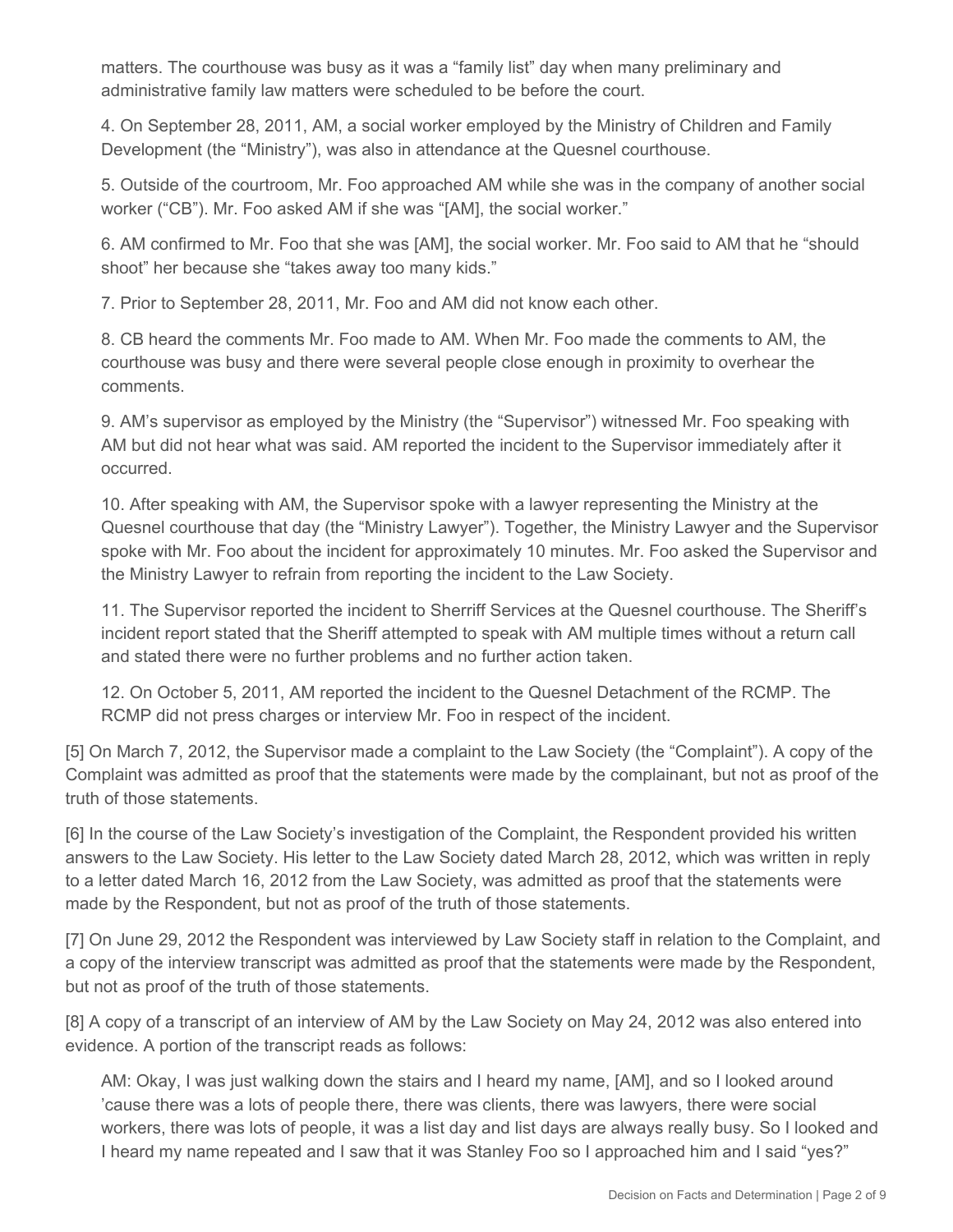And he said, "[AM], the social worker?" And I said, "why?" I was kind of, 'cause there was lots of people around so I was, I've got a bit of a funny sense of humour, and then I said, "yes I am." And he just looked at me and said, "I'm going to shoot you," and I kind of looked at [CB], my colleague that was standing beside me, and I said "pardon me? What? What are you saying?" And he said, "you take away too many kids." And I said, "Oh really?" And I walked away. And that was the end of the conversation.

Interviewer: Okay. And so [CB] was standing right, that's [CB]?

AM: Yeah, [CB].

Interviewer: She was standing right beside you?

AM: Yeah, she was walking down the stairs with me.

Interviewer: Okay, and how close was Mr. Foo to you when he said this?

AM: Well, I was just about coming to the bottom of the stairs and he was standing right by where the list is so…

Interviewer: Okay.

AM: I don't know, 20 feet, I don't know. There was people everywhere.

Interviewer: But you could hear him clearly.

AM: Clearly.

Interviewer: Okay, all right.

AM: And I said to him yeah, you know and he was like are you [AM] the social worker and I was like why? So I knew it was, I mean we were making eye contact, it was definitely coming from him.

Interviewer: And when he said this, did you laugh at all or you were taking this seriously from the very beginning?

AM: No, I didn't really find it very funny.

Interviewer: Yeah, okay.

AM: Yeah.

Interviewer: Did you, at any time, put your hands out like a policeman would handcuff you, sort of okay, you got me, take me away? Did you make any gesture like that with your hands?

AM: Not that I remember.

Interviewer: Okay, okay. And so it ended by you just walking away?

AM: Yes.

Interviewer: Okay.

AM: Yeah.

Interviewer: And is that part of your de-escalation training that you just…?

AM: Well I was kind of shocked. I'm not used to having to de-escalate lawyers. And it wasn't like he was furiously mad or anything, it just kind of was something that came out of his mouth so…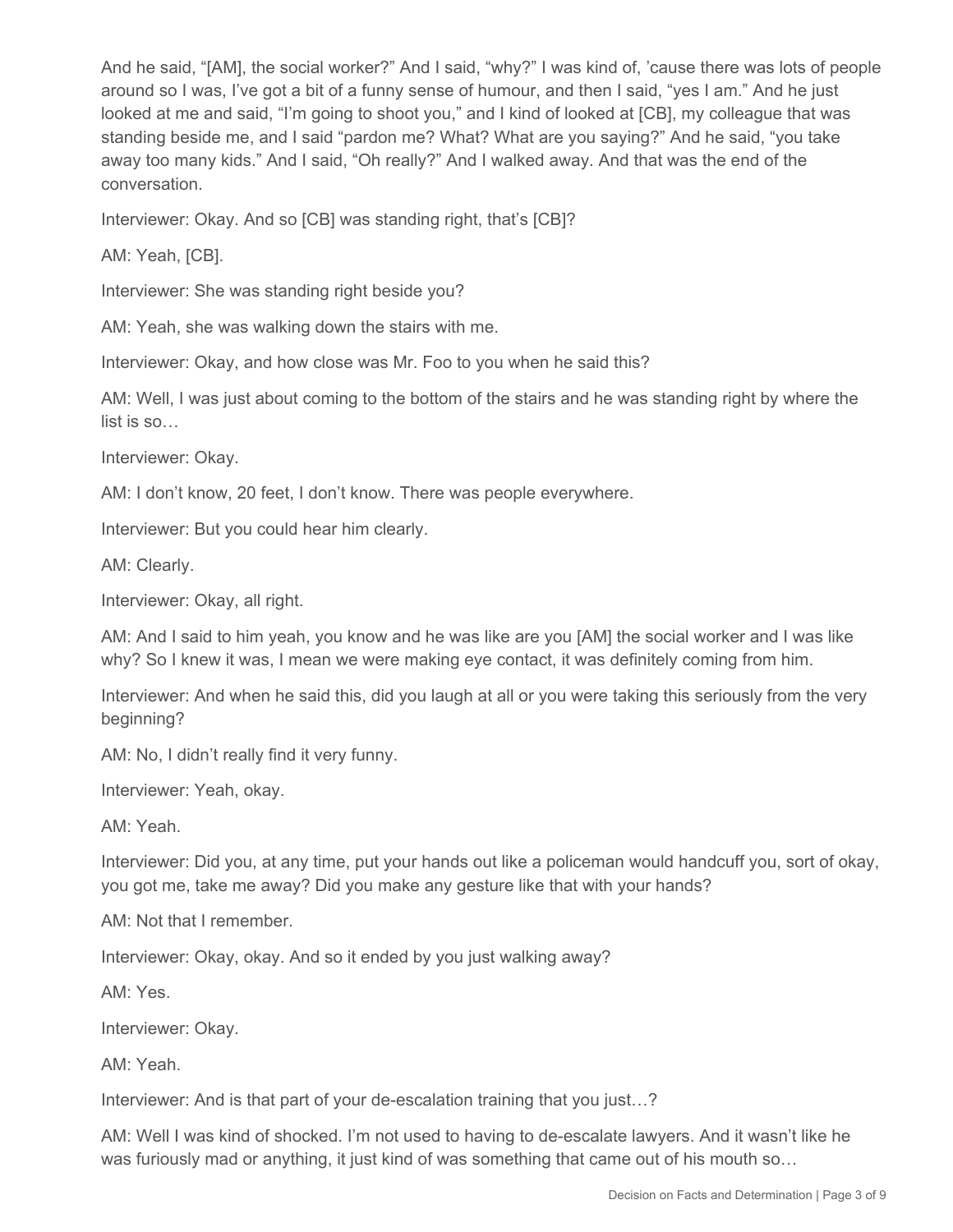Interviewer: And was he smiling or did you, you were looking at his face, what was his facial expression like?

AM: I don't know, just kind of normal.

Interviewer: Okay.

AM: He wasn't laughing, he wasn't looking really angry, it was just like he was saying, it was just like a comment and it was so bizarre.

Interviewer: Okay.

AM: And everybody else was, everybody else that was down there was just shocked.

Interviewer: And that's what my next question is, did you happen to notice the clients and how they saw this 'cause I'm assuming these clients were going to be going into Court at some point because of child protection issues.

AM: Yes, yeah.

Interviewer: And what did they think of this, that you could see?

AM: There was some laughing I heard, there was people looking at me, so I don't know, I don't like the thought of what might have been going through some of their minds but I don't know, I'm pretty good with my clients so I don't think too many of them want me shot or dead nowadays 'cause I've been doing this a long time so I've developed good skills to listen to people and help them you know come to terms with what's going on in their lives and help them move forward so but yeah people were reacting to it.

Interviewer: Okay. And [CB], she also reacted to it?

AM: Yeah, yes, she was shocked.

#### **ISSUE**

[9] Does the conduct of the Respondent on September 28, 2011, namely making the remarks to a social worker outside the courtroom in Quesnel, British Columbia that he "should shoot" her because she "takes away too many kids", constitute professional misconduct?

### **RESPONDENT'S POSITION**

[10] In his response to the Law Society and his interview by the Law Society, the Respondent's recollection of the events differs somewhat from AM's version of events.

[11] The Respondent says he didn't know AM at all until the Complaint.

[12] The Respondent stated that he and AM were making light conversation and that she laughed.

- [13] The Respondent stated that AM held out her hands and said, "Here, why don't you lock me up?"
- [14] The Respondent concedes that he doesn't remember exactly what he said.

[15] The Respondent stated that he was joking.

[16] The Respondent stated that he had no intention to threaten or harm AM and that his comments did not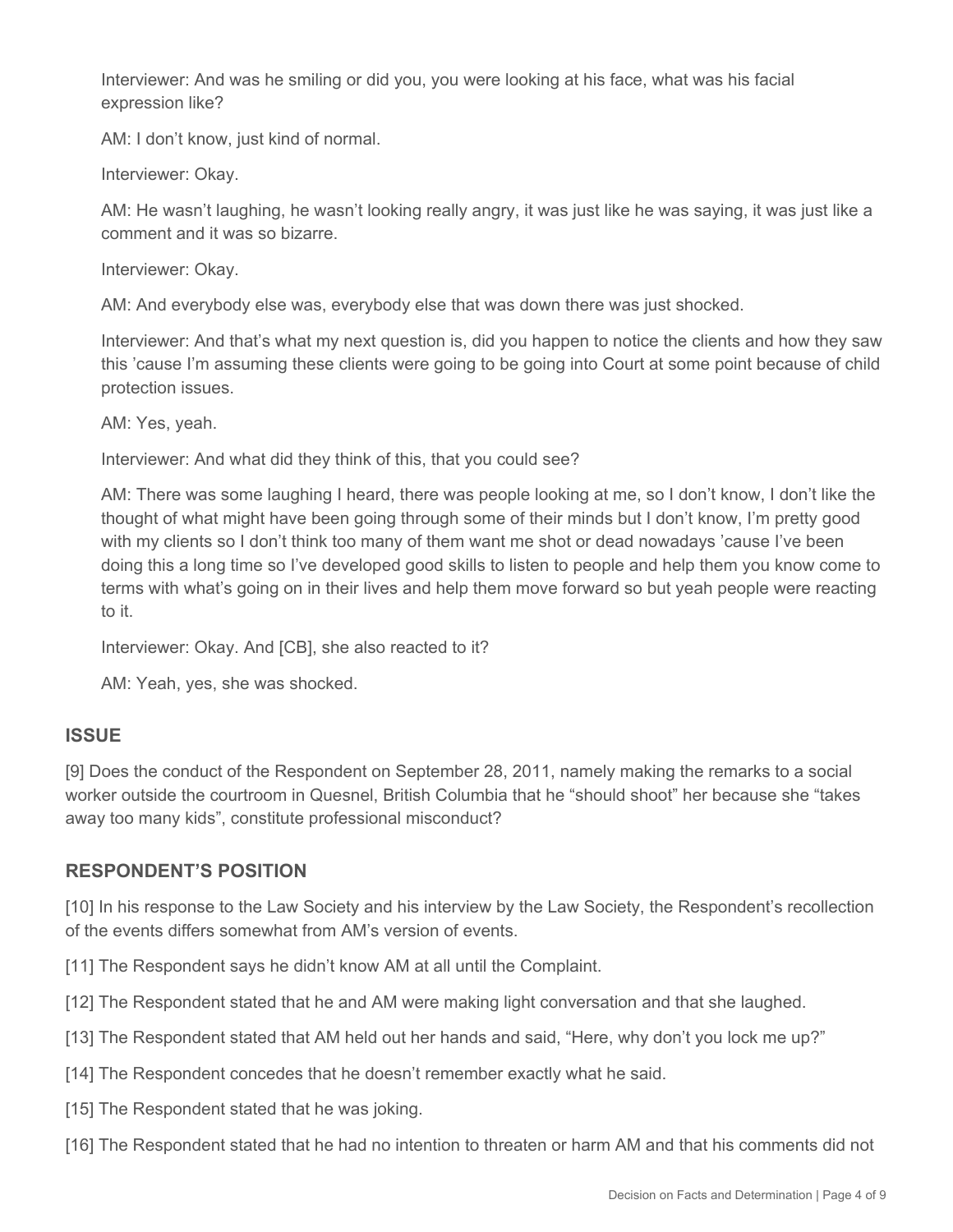amount to uttering a threat under s. 264.1 of the Criminal Code, nor did his actions amount to a civil assault.

[17] The Respondent stated that AM was not afraid of him, and he did not have a gun or knife.

[18] The Respondent says that social workers have no reason to fear him and that he and the Supervisor are on good terms.

[19] The Respondent stated that he is a bombastic guy and he made a spontaneous statement to AM that was a joke and therefore not discourteous.

[20] The Respondent stated that making a joke, even in bad taste or poorly worded, is not behaviour that is a marked departure from the conduct that the Law Society expects of its members.

[21] The Respondent stated that a lawyer needs to be reasonably aware of any rule or enactment, the enactment or standard must be clear and, if it is vague, the lawyer's conduct cannot be professional misconduct.

[22] The Respondent also stated that his comments were not made in the course of a lawyer's work and that he was not involved in any matter in his professional capacity.

### **LAW SOCIETY'S POSITION**

[23] Counsel for the Law Society stated that AM felt that the Respondent's comments were a threat, that AM did not consider the Respondent's comments to be a joke, and that AM did not laugh or hold her hands out in front of her.

[24] Counsel for the Law Society referred to the transcript of the interview of AM and, in particular, AM's recollection of the events.

[25] Counsel for the Law Society submitted that intention is not necessary to make a finding of professional misconduct and referred to *Law Society of BC v. Hill*, 2012 LSBC 20, *Law Society of BC v. Antle*, 2005 LSBC 45, and *Law Society of BC v. Hops*, [1999] LSBC 29.

[26] Counsel for the Law Society referred to a number of excerpts from the Canons of Legal Ethics contained in Chapter 1 of the *Professional Conduct Handbook* and, in particular, the following:

A lawyer is a minister of justice, an officer of the courts, a client's advocate, and a member of an ancient, honourable and learned profession.

In these several capacities it is a lawyer's duty to promote the interests of the state, serve the cause of justice, maintain the authority and dignity of the courts, be faithful to clients, be candid and courteous in relations with other lawyers and demonstrate personal integrity.

…

…

### 3. To the client

(4) A lawyer should treat adverse witnesses, litigants, and counsel with fairness and courtesy, refraining from all offensive personalities. The lawyer must not allow a client's personal feelings and prejudices to detract from the lawyer's professional duties. At the same time the lawyer should represent the client's interests resolutely and without fear of judicial disfavour or public unpopularity.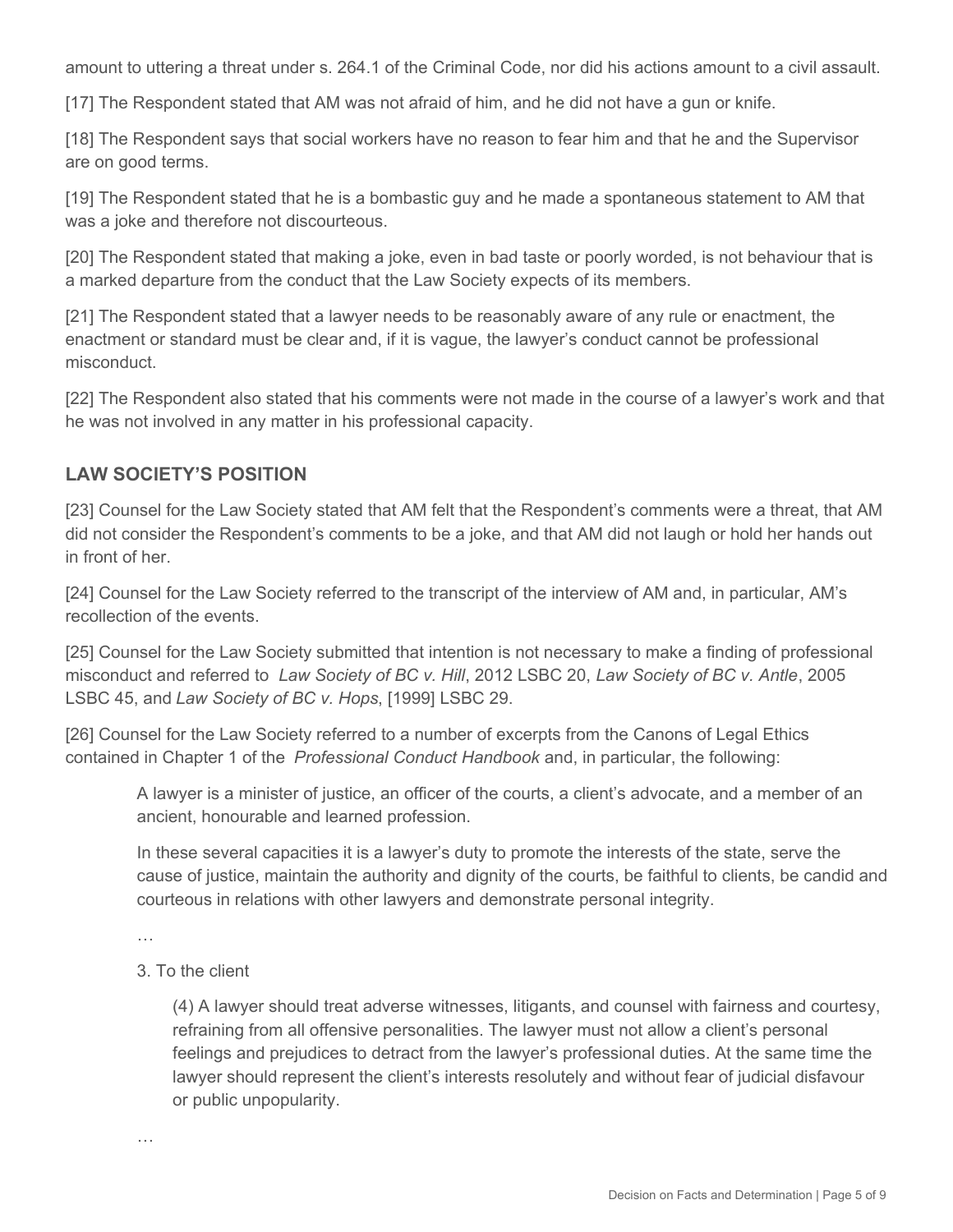4. To other lawyers

(1) A lawyer's conduct toward other lawyers should be characterized by courtesy and good faith. Any ill feeling that may exist between clients or lawyers, particularly during litigation, should never be allowed to influence lawyers in their conduct and demeanour toward each other or the parties. Personal remarks or references between lawyers should be scrupulously avoided, as should quarrels between lawyers which cause delay and promote unseemly wrangling.

5. To oneself

(6) All lawyers should bear in mind that they can maintain the high traditions of the profession by steadfastly adhering to the time-honoured virtues of probity, integrity, honesty and dignity.

[27] Counsel for the Law Society also referred to Chapter 2, Rule 1 of the *Professional Conduct Handbook*, which addresses a lawyer's integrity as follows:

1. A lawyer must not, in private life, extra-professional activities or professional practice, engage in dishonourable or questionable conduct that casts doubt on the lawyer's professional integrity or competence, or reflects adversely on the integrity of the legal profession or the administration of justice.

[28] Counsel for the Law Society referred to the following three decisions of hearing panels where discourteous communications by a member were considered to constitute professional misconduct:

(a) *Law Society of BC v. Lanning*, 2008 LSBC 31 ("Lanning"),

(b) *Law Society of BC v. Greene*, [2003] LSBC 30 ("Greene"), and

(c) *Law Society of BC v. Harding*, [2003] LSBC 20.

## **PROFESSIONAL MISCONDUCT**

[29] The test for professional misconduct is the "marked departure" test set out in *Law Society of BC v. Martin*, 2005 LSBC 16 ("*Martin*"). In particular, the test as set out in Martin is as follows:

Whether the facts as made out disclose a marked departure from the conduct the Law Society expects from its members; if so, it is professional misconduct.

[30] The decision of the Benchers on Review in *Re: Lawyer 12*, 2011 LSBC 35 ("*Lawyer 12*") is the most recent statement by the Benchers of the test for professional misconduct.

[31] Both the majority and the dissent (on other grounds) of the Bencher Review Panel in *Lawyer 12* agreed that the *Martin* test of a marked departure from expected behaviour required, in addition, an element of culpable neglect.

[32] With this determination, both majority and dissenting decisions in *Lawyer 12* agreed that, if the "marked departure" alleged was the result of events beyond the lawyer's control or the result of an innocent mistake, it was likely not a marked departure after all. In that outcome, the culpable neglect component of the *Martin*  test was affirmed.

[33] We adopt and reiterate the reasoning of the dissent decision in *Lawyer 12*. In this regard the dissenting Benchers were in accord with the majority - it was on the application of the test to the facts that the dissent was developed. The test (for professional misconduct) was articulated in *Lawyer 12* at paragraphs [50] and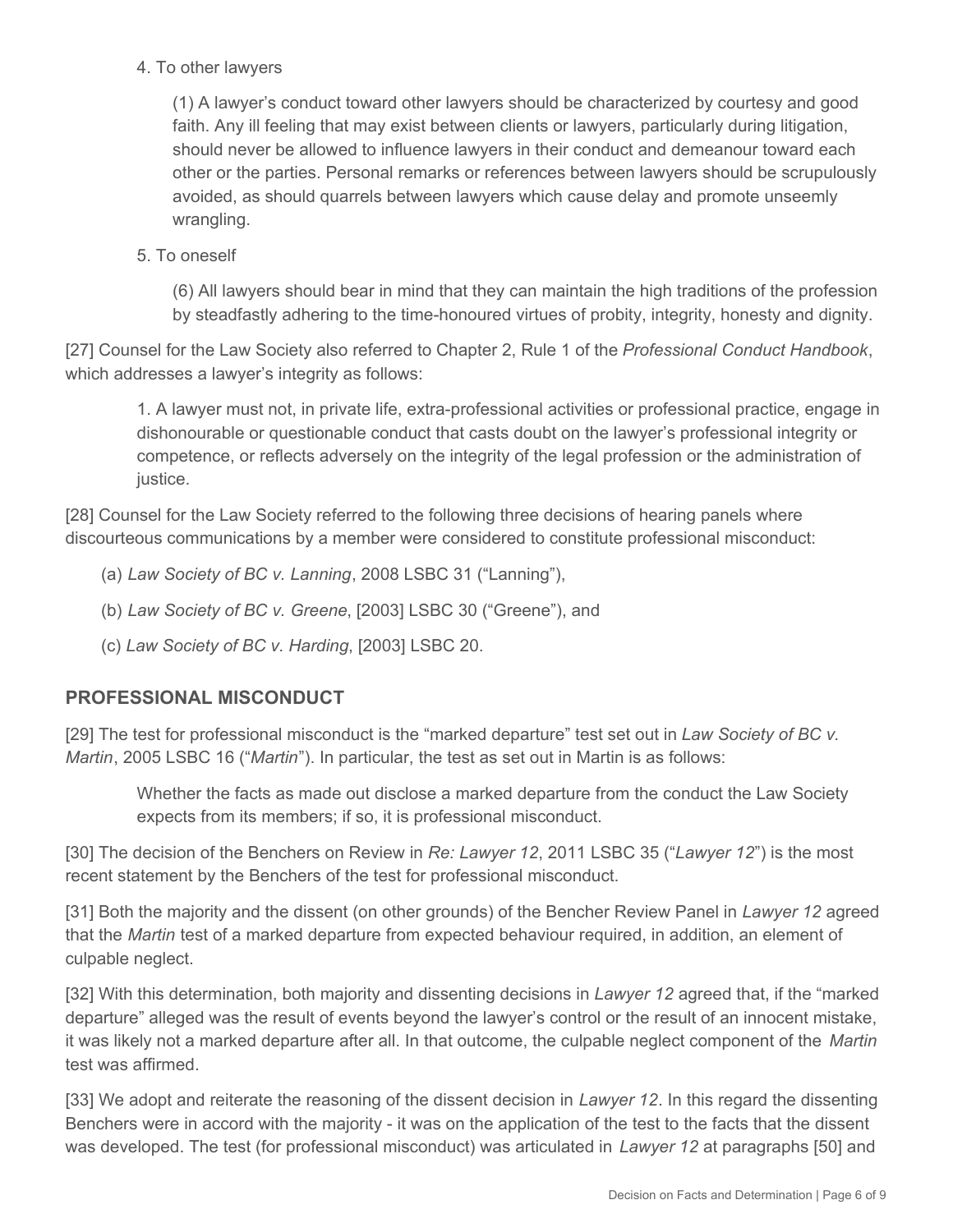[51] as follows:

*Martin* describes the threshold as gross culpable neglect. That is to say that the culpability is of an aggravated character and not a mere failure to exercise ordinary care.

If the conduct of the lawyer falls into the latter category then it is not a marked departure from the norm, and thus the lawyer cannot be found to have committed professional misconduct. If the conduct rises to the level of the former category, then there must be a finding of professional misconduct and there is no need to look any further.

## **DISCUSSION**

[34] Both the Respondent and counsel for the Law Society indicated that the context is very important. The Panel agrees. The Panel is alive to the concept that spoken words, especially those that the speaker intends to be a joke, should not be considered in isolation without understanding the context.

[35] The Panel also considers that context requires that the ordinary expected effect of the words and the impact of those words on the recipient and others need to be considered.

[36] The Panel is of the view that there is a point where certain words, even if intended to be a joke, can constitute professional misconduct, and it is the Panel's duty to make such difficult determinations. As was stated in *Lanning*,

… it is for the Benchers, as the guardians of proper standards of ethical conduct, to determine what behaviour constitutes professional misconduct.

[37] The Panel is cognizant that there must be some latitude in reviewing conduct after the fact and we ought not approach comments made with any sort of scientific precision.

[38] The Panel is not prepared to make a finding of professional misconduct without carefully considering the context and how a reasonable person would understand the meaning of such words. We do not wish to inhibit common social interactions, nor do we want to discourage the practice of making jokes or light-hearted barbs or insults, which, in the proper context, can enhance camaraderie and diffuse tension in the day-to-day conditions that can arise in the practice of law.

## **CONTEXT**

[39] Although the ASF provides a general understanding of the context, the additional documents submitted to the Panel assist in providing a fuller understanding of the context.

[40] We note the following details regarding the context in which the Respondent's comments were made:

(a) The Respondent regularly acts for parents whose children have been apprehended by the Ministry.

(b) The Respondent works from offices located in Burnaby and Richmond. He travels to Quesnel on occasion to represent clients.

(c) Quesnel is a relatively small community.

(d) AM is a Child Protection Social Work Practitioner with the Ministry of Children and Family Development Office in Quesnel. She has a Bachelor's Degree in social work and has had this job since 1998.

(e) AM works in Quesnel.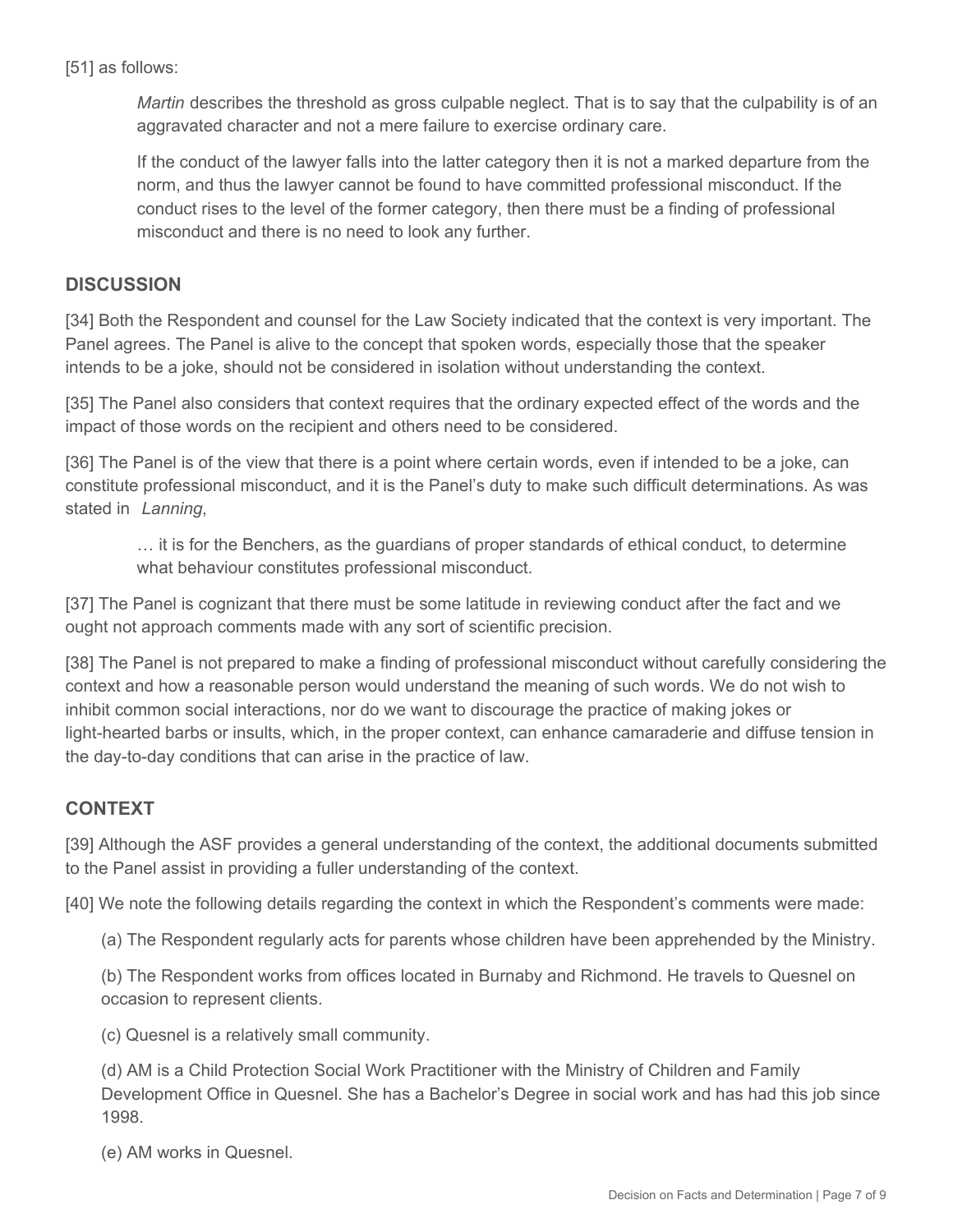(f) AM's position requires her to appear in court on behalf of the Ministry where the parents are opposing the actions of the Ministry.

(g) AM is not a lawyer.

[41] In her interview by the Law Society, AM described her job as follows:

AM: Difficult, busy, often people are not in agreement with our plans, contentious, you do, you have to develop a lot of skills to de-escalate situations, Court is always busy, people are not usually terribly happy with you in that kind of situation.

Interviewer: And the reason they're not terribly happy is because sometimes you have to put their children into government protection?

AM: Yeah, we either have to remove them from their care or get various Court orders to help protect kids like supervision orders and protective intervention orders and those kinds of things, yeah.

Interviewer: And ultimately, my understanding is that it's the Ministry's aim to get the family back together at some point as there's you know counselling or to get rid of the issues that caused the child to have to go into protection in the first place.

AM: Yes, oh yes, that's our goal.

[42] AM says that she was not involved in any files with the Respondent. AM says that she did not expect the Respondent to talk to her on September 28, 2011.

[43] AM indicated in her interview by the Law Society that, at some point in 2011 prior to this event, the Respondent had briefly introduced himself to AM. An excerpt from the transcript of the interview of AM by the Law Society on May 24, 2012 reads as follows:

… he introduced himself to me and said that the social workers down at the coast where he works always ask their clients not to have him as a lawyer. And I said why's that? And he said because I'm intimidating to their, I intimidate their lawyers. And I said well you're going to meet [Ministry Lawyer], you won't intimidate [Ministry Lawyer].

[44] AM says that there was some laughter in the waiting area after the Respondent made his comments, so it is apparent that the Respondent's comments were loud enough to be heard by other persons present. The Respondent guessed that there were six to ten people in the waiting area and stated that it was a crowded and small area. The Respondent believes that most of the persons present were social workers but acknowledged that some might not be.

[45] AM says she took the Respondent's comments as a threat.

[46] AM says that she has seen the Respondent since September 28, 2011. She says that she prefers to stay away from him but that she does not feel that the Respondent will kill her.

# Decision

[47] The Respondent says his comments were spontaneous and a joke. However, the Respondent must take responsibility for his words and exercise more restraint in situations such as these. Even though his honest belief was that social workers take too many children, he expressed his views inappropriately considering the context.